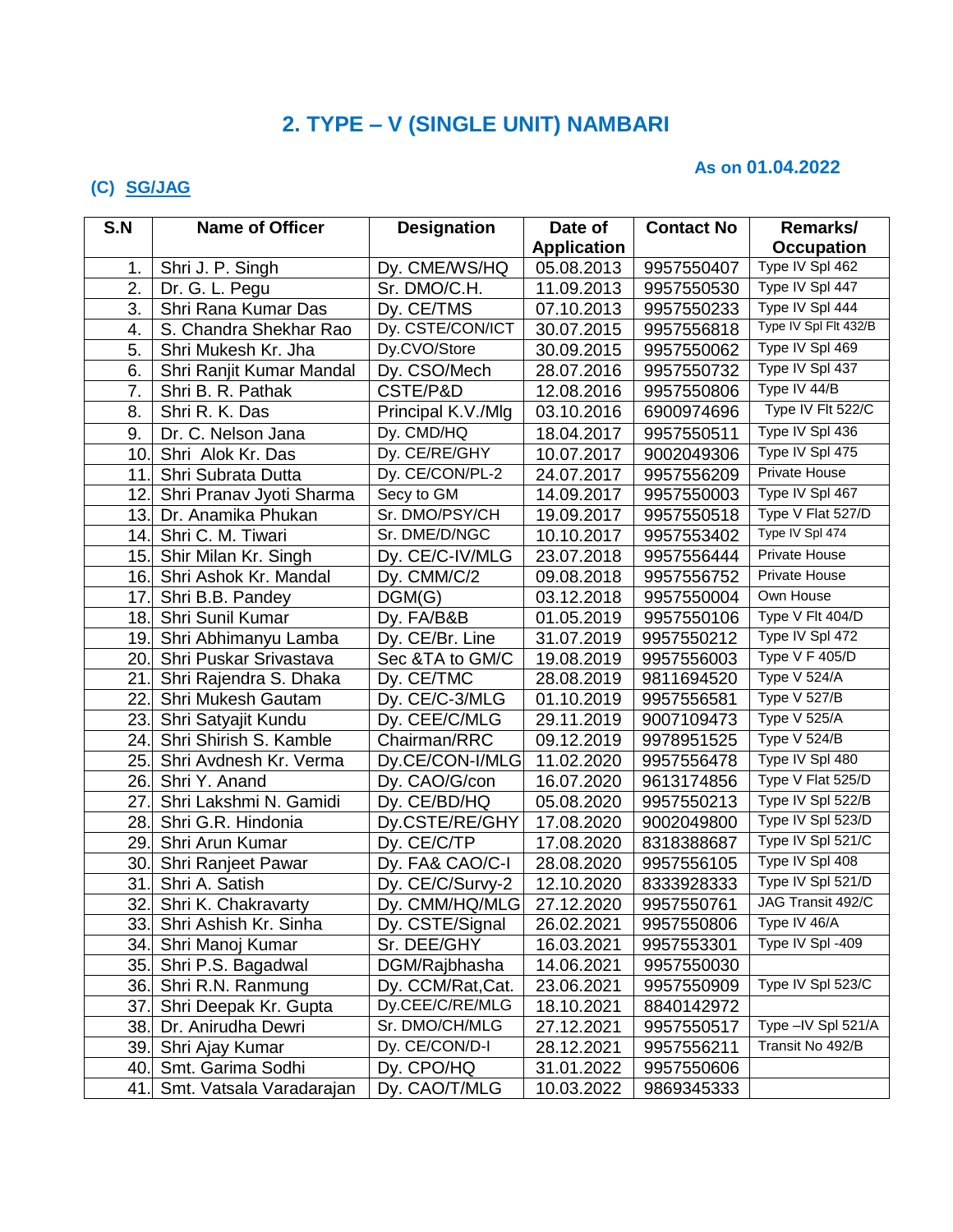## **3. TYPE – V (FLAT) NAMBARI**

#### **As on 01.04.2022**

### **(D) SG/JAG OFFICERS**

| S.N  | <b>Name of Officer</b>   | <b>Designation</b> | Date of            | <b>Contact No</b> | Remarks/              |
|------|--------------------------|--------------------|--------------------|-------------------|-----------------------|
|      |                          |                    | <b>Application</b> |                   | <b>Occupation</b>     |
| 1.   | Shri J. P. Singh         | Dy. CME/WS/HQ      | 05.08.2013         | 9957550407        | Type IV Spl 462       |
| 2.   | Dr. G. L. Pegu           | Sr. DMO/C.H.       | 11.09.2013         | 9957550530        | Type IV Spl 447       |
| 3.   | Shri Rana Kumar Das      | Dy. CE/TMS         | 07.10.2013         | 9957550233        | Type IV Spl 444       |
| 4.   | S. Chandra Shekhar Rao   | Dy.CSTE/CON/ICT    | 30.07.2015         | 9957556818        | Type IV Spl Flt 432/B |
| 5.   | Shri Mukesh Kr. Jha      | Dy.CVO/Store       | 30.09.2015         | 9957550062        | Type IV Spl 469       |
| 6.   | Shri Ranjit Kumar Mandal | Dy. CSO/Mech       | 28.07.2016         | 9957550732        | Type IV Spl 437       |
| 7.   | Shri B. R. Pathak        | CSTE/P&D           | 12.08.2016         | 9957550806        | Type IV 44/B          |
| 8.   | Shri R. K. Das           | Principal K.V./Mlg | 03.10.2016         | 6900974696        | Type IV S Flt 522/C   |
| 9.   | Dr. C. Nelson Jana       | Dy. CMD/HQ         | 18.04.2017         | 9957550511        | Type IV Spl 436       |
| 10.  | Shri Alok Kr. Das        | Dy. CE/RE/GHY      | 10.07.2017         | 9002049306        | Type IV Spl 475       |
| 11   | Shri Pranav Jyoti Sharma | Secy. to GM        | 14.09.2017         | 9957550003        | Type IV Spl 467       |
| 12   | Shri C. M. Tiwari        | Sr. DME/D/NGC      | 10.10.2017         | 9957553402        | Type IV Spl 474       |
| 13.  | Shir Milan Kr. Singh     | Dy. CE/C-IV/MLG    | 23.07.2018         | 9957556444        | <b>Private House</b>  |
| 14.  | Shri Ashok Kr. Mandal    | Dy. CMM/C/2        | 09.08.2018         | 9957556752        | <b>Private House</b>  |
| 15.  | Shri B.B. Pandey         | DGM(G)             | 03.12.2018         | 9957550004        | Own House             |
| 16.  | Shri Vikas Rathi         | Dy. CMM/C&W        | 12.02.2019         | 9957550756        | Type V at GHY         |
| 17   | Shri Abhimanyu Lamba     | Dy. CE/Br. Line    | 31.07.2019         | 9957550212        | Type IV Spl F522/D    |
| 18.  | Shri Rajendra S. Dhaka   | Dy. CE/TMC         | 28.08.2019         | 9811694520        | <b>Type V 524/C</b>   |
| 19.  | Shri M. K. Singh         | Dy. CSTE/CON2      | 04.09.2019         | 9957556813        | Type IV Spl 482       |
| 20.  | Shri Koteshwar Ponnala   | Dy. CE/C/Design-I  | 30.09.2019         | 7085069508        | Type IV Spl 520/D     |
| 21.  | Shri Satyajit Kundu      | Dy. CEE/C/MLG      | 29.11.2019         | 9007109473        | Type V 525/A          |
| 22   | Shri Shirish S. Kamble   | Chairman/RRC       | 09.12.2019         | 9978951525        | Type V 524/B          |
| 23.  | Shri Avdnesh Kr. Verma   | Dy.CE/Co-rd/MLG    | 11.02.2020         | 9957550209        | Type IV Spl 480       |
| 24.  | Shri Mahabir Singh       | Dy. FA & CAO/C-2   | 12.03.2020         | 9957556104        | Type IV Spl F 520/C   |
| 25.  | Shri Y. Anand            | Dy. CAO/G/CON      | 16.07.2020         | 9613174856        | Type V Flat 525/D     |
| 26.  | Shri Lakshmi N. Gamidi   | Dy. CE/BD/HQ       | 05.08.2020         | 9957550213        | Type IV Spl 522/B     |
| 27   | Shri G.R. Hindonia       | Dy.CSTE/RE/GHY     | 17.08.2020         | 9002049800        | Type IV Spl 523/D     |
| 28.  | Shri Arun Kumar          | Dy. CE/C/TP        | 17.08.2020         | 8318388687        | Type IV Spl 521/C     |
| 29.  | Shri Rajveer             | Dy. CE/TR/MLG      | 25.08.2020         | 6200899892        | JAG Transit 491/C     |
| 30.  | Shri Ranjeet Pawar       | Dy. FA& CAO/C-I    | 28.08.2020         | 9957556105        | Type IV Spl 408       |
| 31.  | Shri Saurabh Kumar       | Dy. CE/C/Plg-I     | 07.09.2020         | 9957556504        | Type IV Spl 521/B     |
| 32.  | Shri A. Satish           | Dy. CE/C/Survy-2   | 12.10.2020         | 8333928333        | Type IV Spl 521/D     |
|      | 33. Shri K. Chakravarty  | Dy. CMM/HQ/MLG     | 27.12.2020         | 9957550761        | JAG Transit 492/C     |
| 34.  | Shri Ashish Kr. Sinha    | Dy. CSTE/Signal    | 26.02.2021         | 9957550806        | Type IV 46/A          |
| 35.  | Shri Manoj Kumar         | Sr. DEE/GHY        | 16.03.2021         | 9957553301        | Type IV Spl -409      |
| 36.I | Shri Vikash Kumar        | Dy. CMM/C&W        | 31.03.2021         | 9957550757        |                       |
| 37.  | Shri Vishwajeet          | Dy. CSTE/C/Sur/    | 21.06.2021         | 9957556809        | <b>Private House</b>  |
| 38.  | Shri Deepak kr. Gupta    | Dy.CEE/C/RE/MLG    | 18.10.2021         | 8840142972        |                       |
| 39.  | Shri T.K. Bhowmick       | Dy. COM/Chg.       | 26.10.2021         | 9957550915        |                       |
| 40.l | Shri Ajay Kumar          | Dy. CE/CON/D-I     | 28.12.2021         | 9957556211        | Transit No 492/B      |
| 41.  | Shri Ajeet Singh         | Dy. CE/CON/G-I     | 28.02.2022         | 9935180804        |                       |
| 42.  | Smt. Vatsala Varadarajan | Dy. CAO/T/MLG      | 10.03.2022         | 9869345333        |                       |